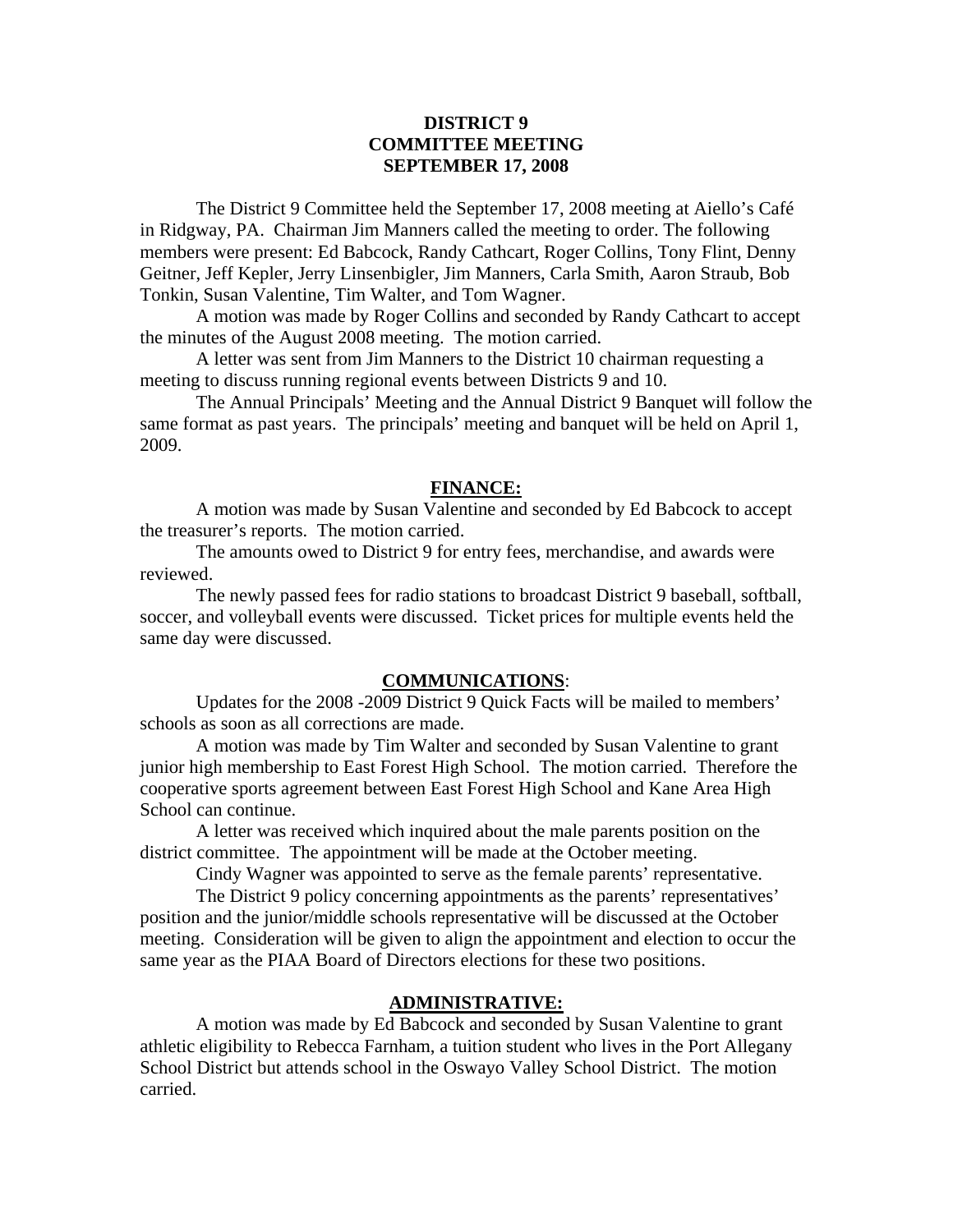A motion was made by Ed Babcock and seconded by Susan Valentine to grant athletic eligibility (pending the proper paperwork) to Bret D. Huber, a student who attends Jeff Tech and moved from the Punxsutawney Area School District to the Brockway Area School District. The motion carried.

 A motion was made by Randy Cathcart and seconded by Denny Geitner to grant athletic eligibility to the following foreign exchange students:

| <b>Name</b>                 | <b>Home Country</b> | <b>Host School</b>                  |
|-----------------------------|---------------------|-------------------------------------|
| Jan Sykora                  | Czech Republic      | Bradford Area High School           |
| Tim Neugebauer              | Germany             | Bradford Area High School           |
| Mohannad Al-Henaki          | Saudi Arabia        | Brockway Area High School           |
| Thais Oliveira              | <b>Brazil</b>       | Brockway Area High School           |
| Nabdab Ravi Latha           | India               | <b>Central Catholic High School</b> |
| Julia Creutzburg            | Germany             | Port Allegany High School           |
| <b>Freddy Gomez</b>         | Venezuela           | Clarion Area High School            |
| <b>Alexander Mergenthal</b> | Germany             | Cranberry Area High School          |
| The motion carried.         |                     |                                     |

 A great deal of discussion was held concerning background clearances for officials. There have been a number of items in local and state newspapers concerning the topic. The topic will be an agenda item at the October Board of Directors meeting.

 Sports chairmen are encouraged to post tournament information on the District 9 Website. Schools should use the site to find information concerning District 9 tournaments.

 Discussion was held concerning the number of committee members needed to run district championship events.

# **ADMINISTRATIVE COMMITTEES:**

Awards (Aaron Straub, Chairman)

 A motion was made by Randy Cathcart and seconded by Tim Walter to purchase District 9 awards from Siegel Engraving Company for the 2008 – 2009 school year. The motion carried.

Extra plaques can be purchased by contacting Chairman Straub.

Merchandise (Jerry Linsenbilger, Chairman)

Order forms will be sent to schools to purchase fall merchandise.

Sportsmanship (Denny Geitner, Chairman)

 Chairman Geitner presented a list of schools that were eligible to receive the 2007-2008 District 9/ PIAA Sportsmanship Award.

 A motion was made by Roger Collins and seconded by Ed Babcock to award East Forest Area High School and Coudersport Area High School the 2007 – 2008 Sportsmanship Award. The motion carried.